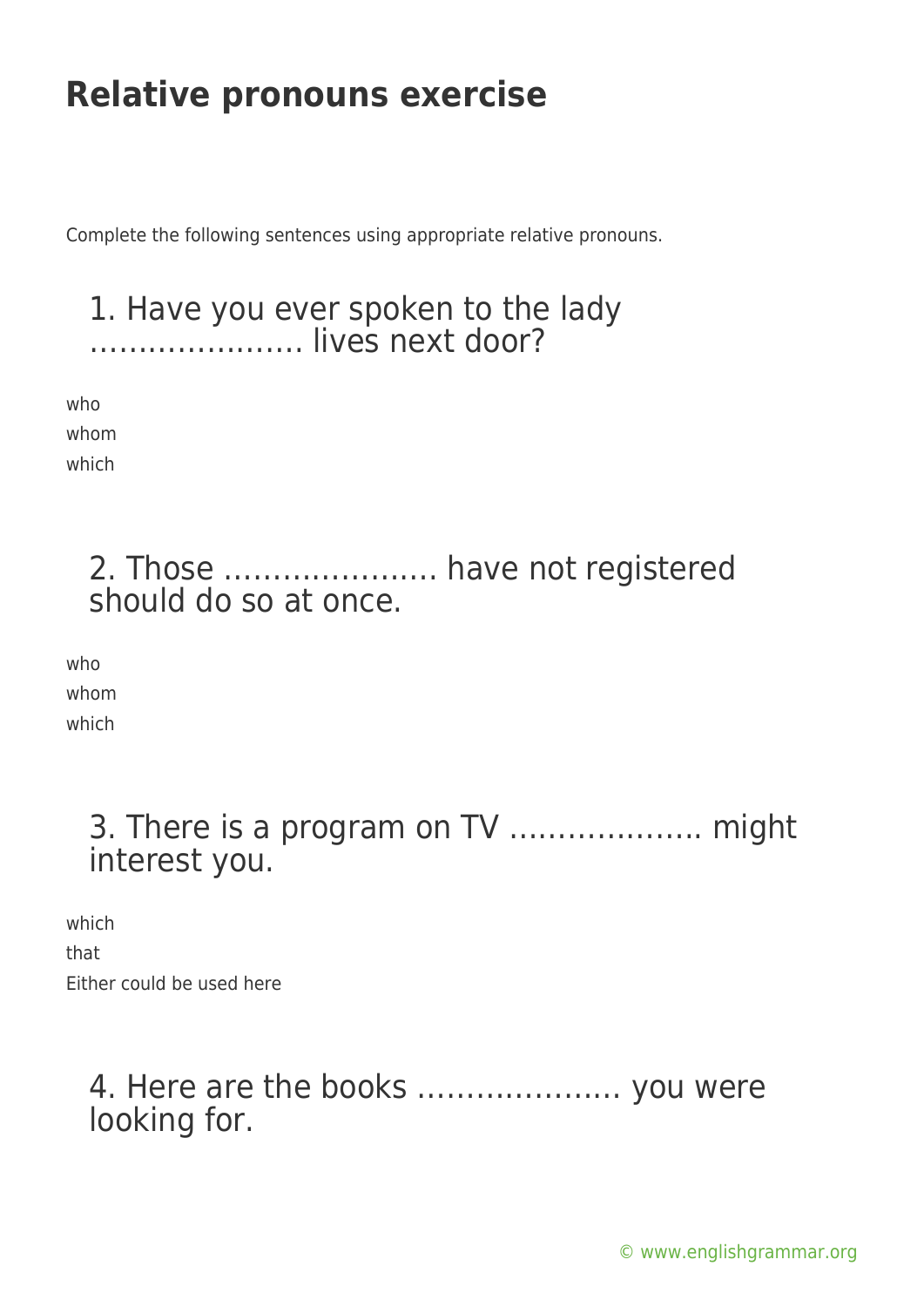that which Either could be used here

## 5. What's the name of the fat boy …………………. just walked in?

Please select 2 correct answers

who whom that

## 6. It is a story ………………… will interest readers of all ages.

that which Either could be used here

## 7. The people ……………………… live next door are very annoying.

who whom which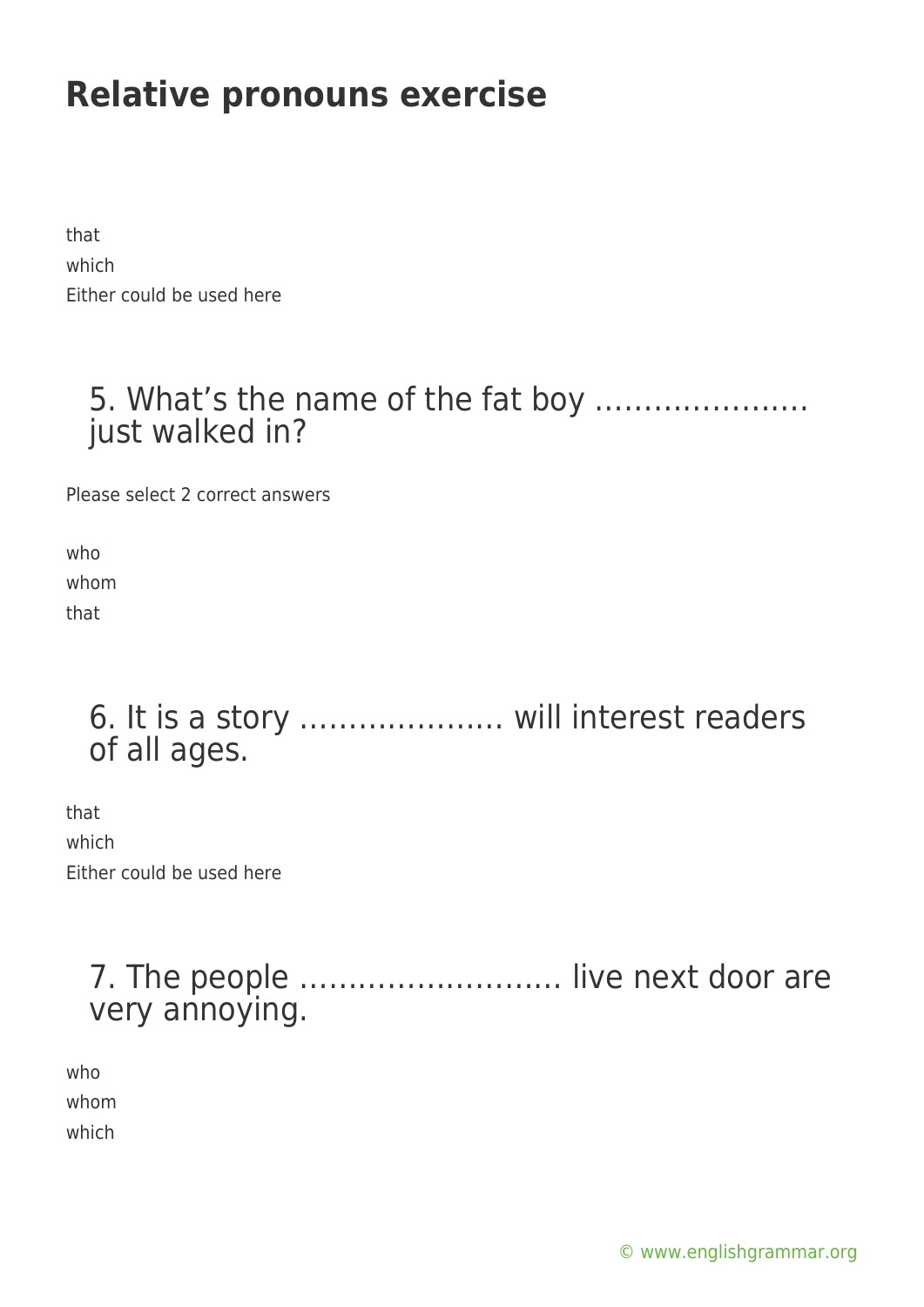### 8. This is Mr James ………………….. you met last year.

| who   |
|-------|
| whom  |
| which |

9. Where is the camera ....................... I lent you?

that which Either could be used here

#### 10. Yesterday I met Nancy ………………… works with my sister.

who whom which

#### Answers

- 1. Have you ever spoken to the lady who / that lives next door?
- 2. Those who have not registered should do so at once.